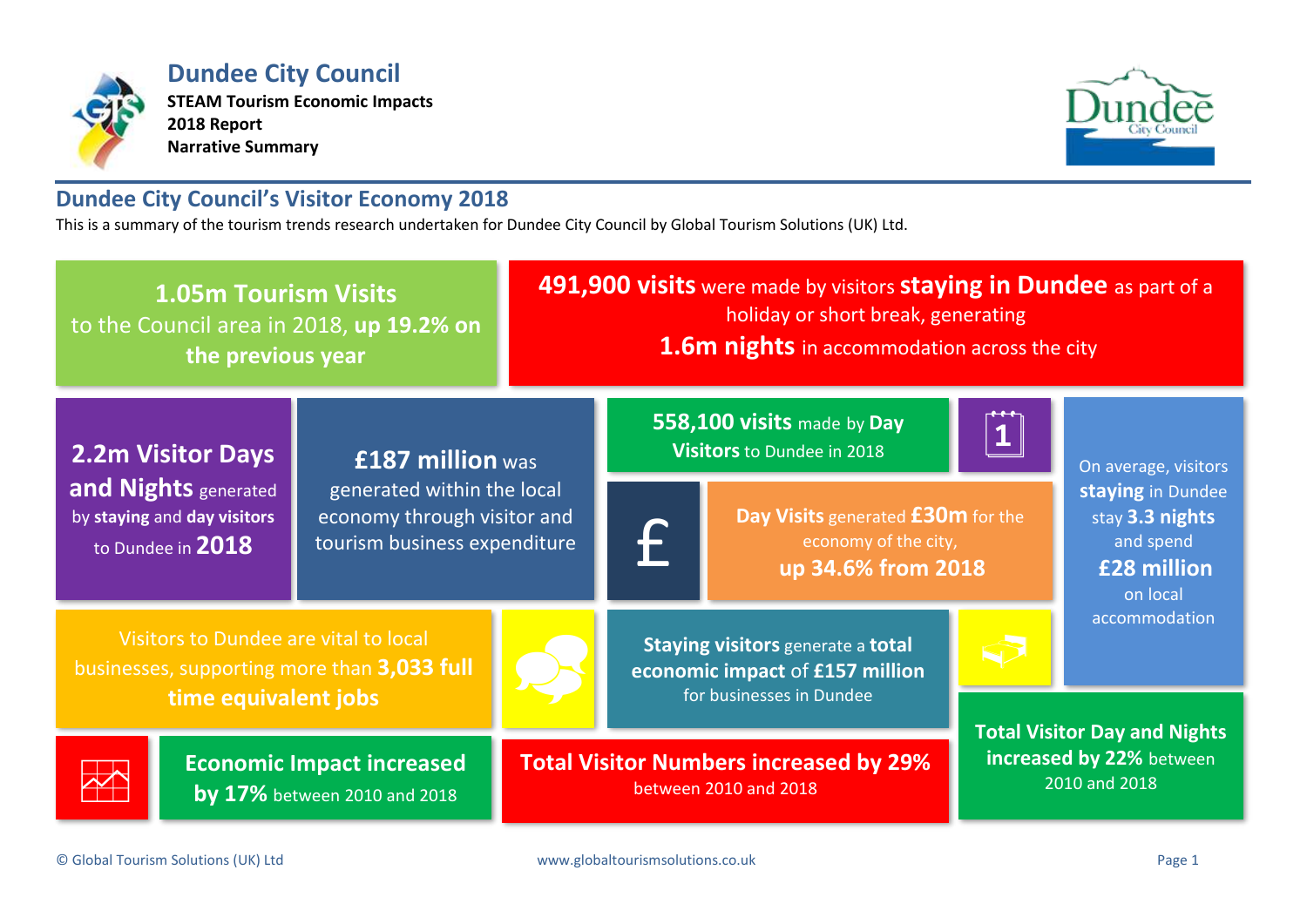| Non-Serviced Accommodation - including Self-Catering properties such as Houses, Cottages, Chalets<br>and Flats, as well as Camping and Caravanning, Hostels and University / College accommodation<br>2018<br><b>Day Visitors</b><br>Staying with Friends and Relatives (SFR) - unpaid overnight accommodation with local residents<br>53% of Visits<br>Day Visitors visiting the area on a non-routine and non-regular leisure day trip from a home or holiday<br>base<br><b>Visitor Numbers</b> | 2009         | types of accommodation:<br>Serviced Accommodation - including Hotels, Guest Houses, B&Bs, Inns<br>$\bullet$ | 47% of Visits |  |  |  |  |
|---------------------------------------------------------------------------------------------------------------------------------------------------------------------------------------------------------------------------------------------------------------------------------------------------------------------------------------------------------------------------------------------------------------------------------------------------------------------------------------------------|--------------|-------------------------------------------------------------------------------------------------------------|---------------|--|--|--|--|
|                                                                                                                                                                                                                                                                                                                                                                                                                                                                                                   |              |                                                                                                             |               |  |  |  |  |
|                                                                                                                                                                                                                                                                                                                                                                                                                                                                                                   |              |                                                                                                             |               |  |  |  |  |
| In 2018, there were an estimated 1,049,910 tourism visits to Dundee; representing an increase of 19.2% on the previous year. Overall,<br><b>Visitor</b><br>47% of all visitors (.49m) stayed in the city for one or more nights. The remaining 53% of visitors (.56m) were Day Visitors to the city,<br>including cruise ship passengers whose numbers are steadily increasing year-on-year. Open in September, the impact of the Victoria &<br><b>Numbers</b>                                    | <b>Total</b> |                                                                                                             |               |  |  |  |  |
| Visitor Numbers - 2018 - M - Share of Total<br><b>Visitor Numbers - Total</b>                                                                                                                                                                                                                                                                                                                                                                                                                     |              | <b>Albert Museum</b>                                                                                        |               |  |  |  |  |
| of Design is seen<br>1.05<br>% Change<br><b>TOTAL</b><br>000s<br>through increase<br>Year on Year<br>1.05m<br>in visitors to over<br>2010 - 5.0%                                                                                                                                                                                                                                                                                                                                                  |              |                                                                                                             |               |  |  |  |  |
| 27%<br>2011 -0.9%<br>a million for the                                                                                                                                                                                                                                                                                                                                                                                                                                                            |              |                                                                                                             |               |  |  |  |  |
| 2012 -2.0%<br>first time, and an increase in Day Visitors<br>2013 1.9%<br>who are up 35.3% over the previous year.<br>M<br>2014 -0.9%<br>47%<br>Serviced<br>0.28<br>2015 0.2%<br>53%                                                                                                                                                                                                                                                                                                              |              |                                                                                                             |               |  |  |  |  |
| 16.640<br>789.60<br>880.46<br>799.11<br>826.15<br>813.61<br>806.12<br>804.27<br>Non-Serviced<br>In the last quarter (Oct-Dec 2018), total<br>0.01<br>1%<br>2016 3.4%<br><b>SFR</b><br>0.20<br>2017 6.6%<br>visitor numbers to Dundee increased by                                                                                                                                                                                                                                                 |              |                                                                                                             |               |  |  |  |  |

**Staying Visitors** encompass all tourists staying overnight for at least one night in one of the following

**Visitor Types**

**visitor numbers to Dundee increased by 36.2%, visitors staying in serviced accommodation rose by 18.3% and Day Visitors increased substantially by 75.8%.**

**2009 2010 2011 2012 2013 2014** Tourist Numbers Linear (Tourist Numbers) **2017 2018 19.2%**



**19%**

**Staying Visitors**

## **Key Figures: Visitor Numbers**

| <b>Visitor Numbers</b> |           | <b>Serviced</b> | <b>Non-Serviced</b> | <b>SFR</b> | Staying Visitors | <b>Day Visitors</b> | <b>All Visitors</b> |
|------------------------|-----------|-----------------|---------------------|------------|------------------|---------------------|---------------------|
| 2018                   | <b>Ms</b> | 0.281           | 0.013               | 0.198      | 0.492            | 0.558               | 1.050               |
| 2017                   | Ms        | 0.260           | 0.012               | 0.196      | 0.468            | 0.413               | 0.880               |
| <b>Change 17/18</b>    | %         | 8.0             | 10.6                | 1.0        | 5.1              | 35.3                | 19.2                |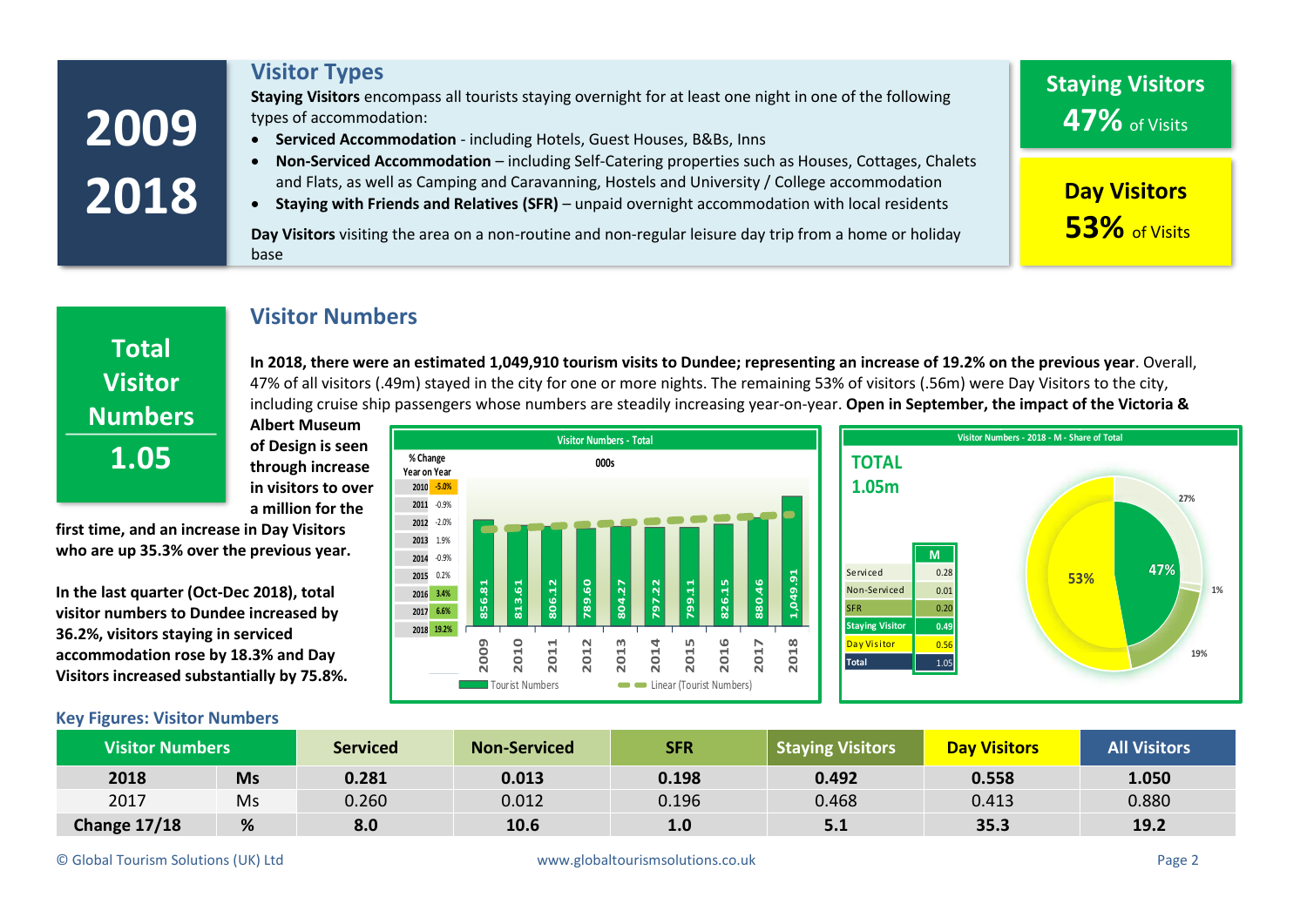# **Visitor Days**

**Total Visitor Days** 2.17m

Visitor Days take into account those visitors who stay at any destination for more than a day. For example, if a family of five stay three nights, they will account for five visitors, and fifteen visitor days. **Visitors to Dundee spent an estimated 2,174,300 days in the city as part of a tourism day trip, holiday or short break in 2018; this represented a rise of 10.6% on the previous year, and 19% in the last quarter.**

**Staying visitors accounted for 74% of all visitor days**, with

serviced accommodation accounting for 30% of the total. **Since 2010 visitor days for day visitors and staying visitors have increased gradually over the years by 22%**. The average length of stay for all staying visitors is 3.3 days; for serviced accommodation 2.4 days; and for the small non-serviced sector in Dundee, 5.8 days.

## **Key Figures: Visitor Days**



| <b>Visitor Days</b> |           | <b>Serviced</b> | <b>Non-Serviced</b> | <b>SFR</b> | <b>Staying Visitors</b> | <b>Day Visitors</b> | <b>All Visitors</b> |
|---------------------|-----------|-----------------|---------------------|------------|-------------------------|---------------------|---------------------|
| 2018                | <b>Ms</b> | 0.660           | 0.075               | 0.881      | 1.616                   | 0.558               | 2.174               |
| 2017                | Ms        | 0.610           | 0.067               | 0.877      | 1.554                   | 0.413               | 1.966               |
| Change 17/18        | %         | 8.3             | 10.7                | 0.5        | 4.0                     | 35.3                | 10.6                |

# **Average length of stay in days for different visitor types to Dundee in 2018**

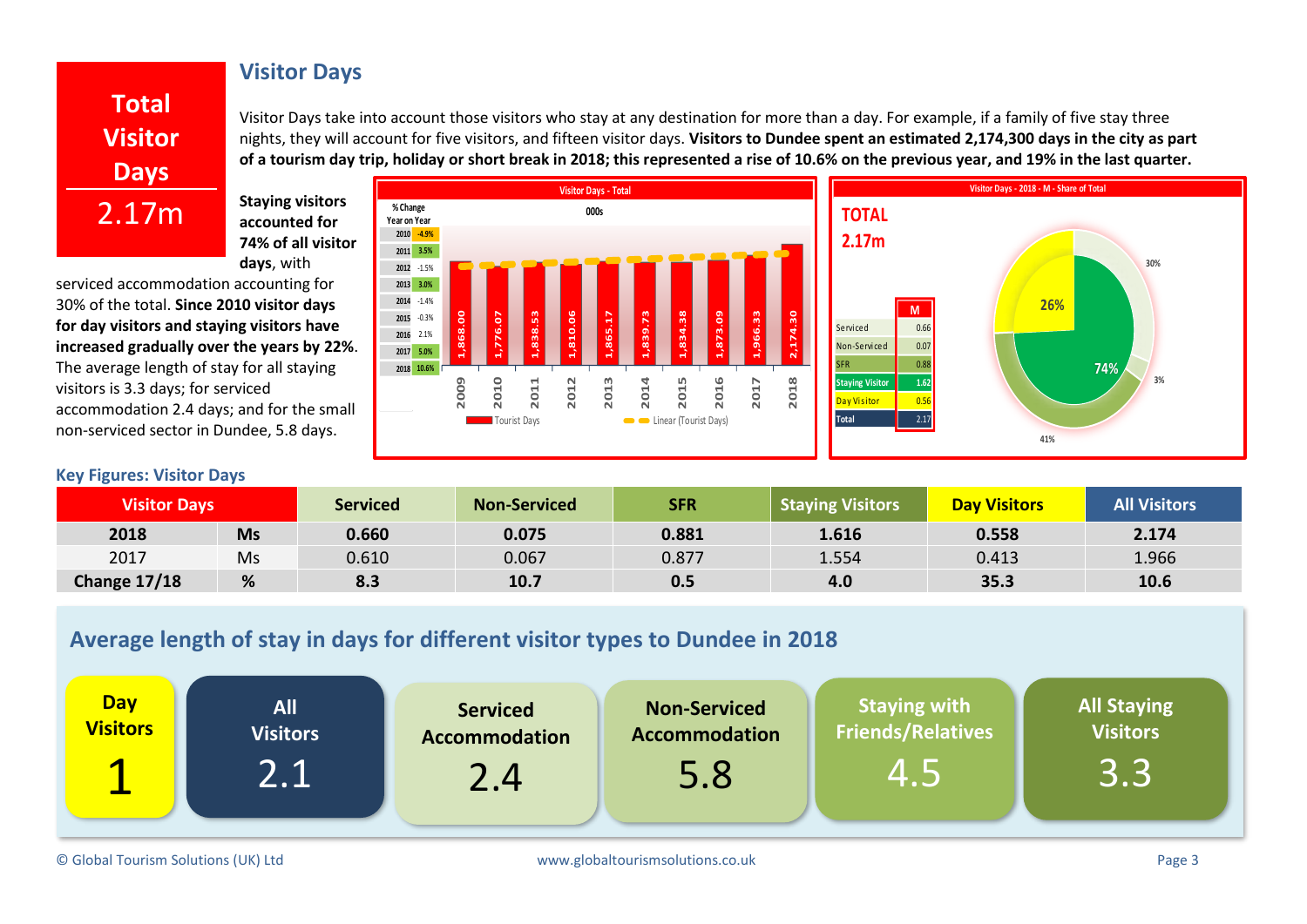## **Economic Impact**

# **Total Economic Impact £187.17m**

**Tourism visits to Dundee in 2018 generated a total economic impact of £187.17m, an increase of 8.7% on 2017, and a gradual increase of 17% since 2010** (all monetary figures, unless stated, in this narrative report are indexed to allow direct comparison). The total economic impact in 2018 comprises the expenditure of visitors on goods and services, totalling £140.05m, and the *indirect* and *induced* economic effects of local businesses and residents spending tourism revenues locally, accounting for a further £47.11m.

**In the last quarter (Oct-Dec 2018), since the** 

**V&A Museum of Design opened, total economic impact increased by 15.1%; within the serviced sector it rose by 13.3% and within the Day Visitors sector it rose substantially by 69.1%.** The average spend per visitor per day to Dundee is £86.10; per Day Visitor is £53.93; and in serviced accommodation is £138.15 per day and £331.56 per visit.

## **Key Figures: Economic Impact (un-indexed)**





| <b>Economic Impact</b> |    | <b>Serviced</b> | <b>Non-Serviced</b> | <b>SFR</b> | <b>Staying Visitors</b> | <b>Day Visitors</b> | <b>All Visitors</b> |
|------------------------|----|-----------------|---------------------|------------|-------------------------|---------------------|---------------------|
| 2018                   | £m | 91.18           | 5.050               | 60.84      | 157.07                  | 30.09               | 187.17              |
| 2017                   | £m | 83.95           | 4.716               | 61.11      | 149.78                  | 22.36               | 172.14              |
| <b>Change 17/18</b>    | %  | 8.6             | 7.1                 | $-0.4$     | 4.9                     | 34.6                | 8.7                 |

# **Average economic impact generated per person by each type of visitor in 2018**

| <b>Day</b>      | <b>Staying with Friends</b> | <b>All</b>        | <b>Non-Serviced</b>  | <b>All Staying</b> | <b>Serviced</b>      |
|-----------------|-----------------------------|-------------------|----------------------|--------------------|----------------------|
| <b>Visitors</b> | and Relatives               | <b>Visitors</b>   | <b>Accommodation</b> | <b>Visitors</b>    | <b>Accommodation</b> |
| £53.93          | £69.06 per Day              | £86.10 per Day    | £67.33 per Day       | £97.20 per Day     | $£138.15$ per Day    |
| per Day         | £310.76 per Visit           | £180.80 per Visit | £390.53 per Visit    | £320.75 per Visit  | £331.56 per Visit    |
|                 |                             |                   |                      |                    |                      |